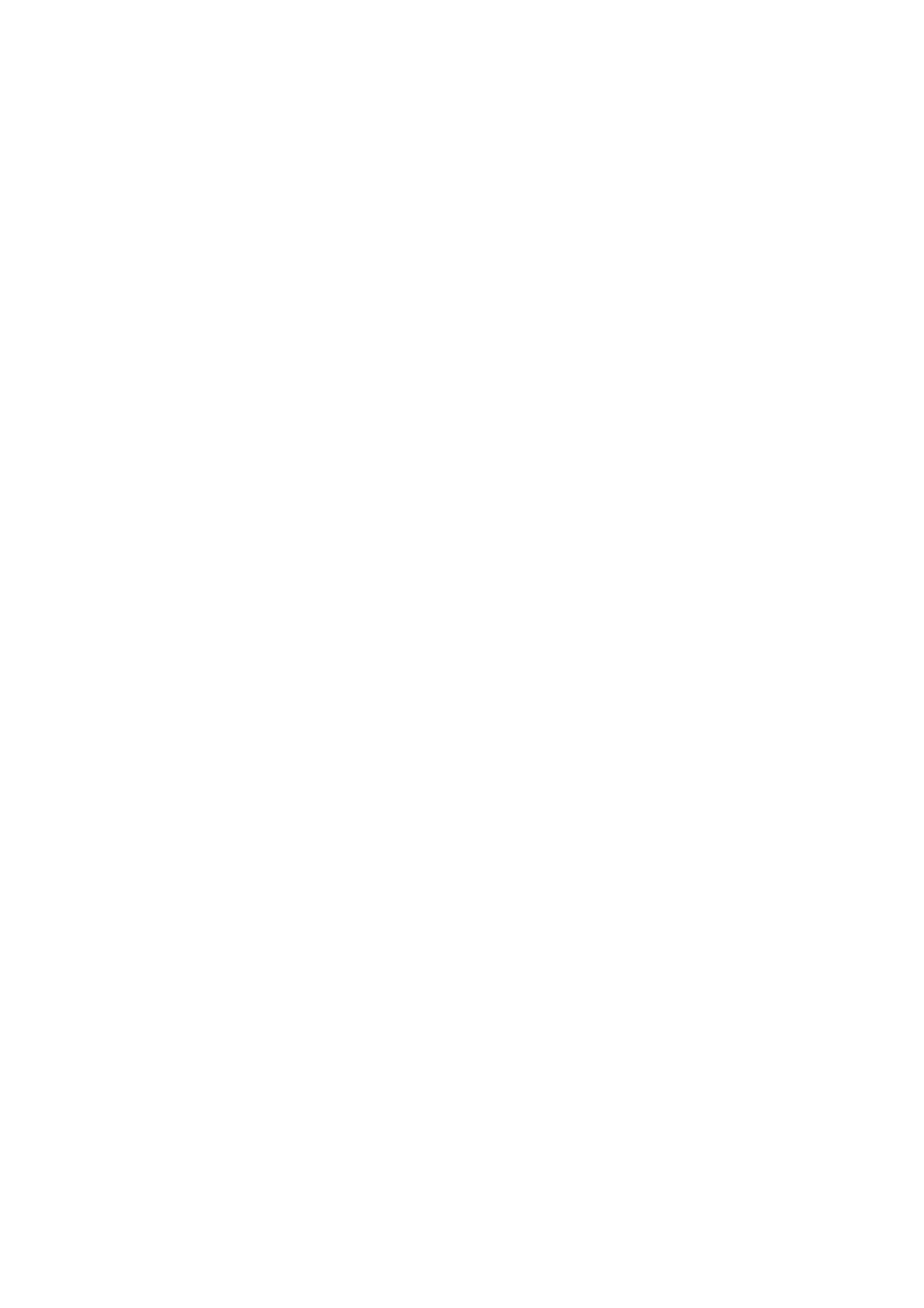

# **THE DESIGN OF TORSION BARS**

# **Notation**

- $a =$  reduction factor (see Figure 5)
- $d =$  diameter of cylindrical part of bar
- $d_e$  = overall diameter at shouldered end
- $d_h$  = inside diameter of hollow bar
- $d<sub>l</sub>$  = root diameter of serrations at shouldered end
- $d_0$  = outside diameter of hollow bar
- $E =$  modulus of elasticity
- $G =$  modulus of rigidity, taken as 79300 N/mm<sup>2</sup> for carbon, low alloy and martensitic stainless steel

I = moment of inertia about bar cross section 
$$
\left(\frac{\pi d^4}{64}
$$
 for round bars\right)

- $l =$  length of transition
- $I_r$  = equivalent length of transition
- $L =$  effective length of bar
- $L_c$  = length of cylindrical part of bar with diameter d
- $n =$  number of serrations
- $p =$  distance of point of load application from datum line (see Figure 2)
- $p_0$  = distance of point of load application from datum line when load (P) = 0 (see Figure 2)
- $P =$  load applied to lever
- $q =$  shear stress (solid torsion bar)
- $q_h$  = shear stress (hollow torsion bar)
	- $r =$  transition radius
- $R =$  length of lever
- $S = \frac{dP}{d\delta}$  = translational spring rate
- 
- $S_{\rm o} = \frac{T}{\rm A}$  = angular spring rate (solid torsion bar)
	- $S_h$  = angular spring rate (hollow torsion bar)
	- $T =$  torque
	- $\alpha$  = angle between datum line and lever arm in unloaded position (radians)
	- $β =$  included angle of cone transition (radians)
	- $\phi$  = angle between lever arm and datum line (radians)
	- $\theta$  = applied angle of twist (angular deflection) of solid torsion bar (radians)
	- $\theta_h$  = applied angle of twist (angular deflection) of hollow torsion bar (radians)
	- $\delta$  = translational deflection (radians)

The torsion bar is an extremely efficient spring. As regards to the energy per unit of volume, it is surpassed only by springs, which are stressed in pure tension or compression, e.g. ring springs. Apart from proper design and great accuracy in manufacture, a principal condition for satisfactory service is that the bar be supported in such a way that it is stressed in pure torsion and be free from any bending.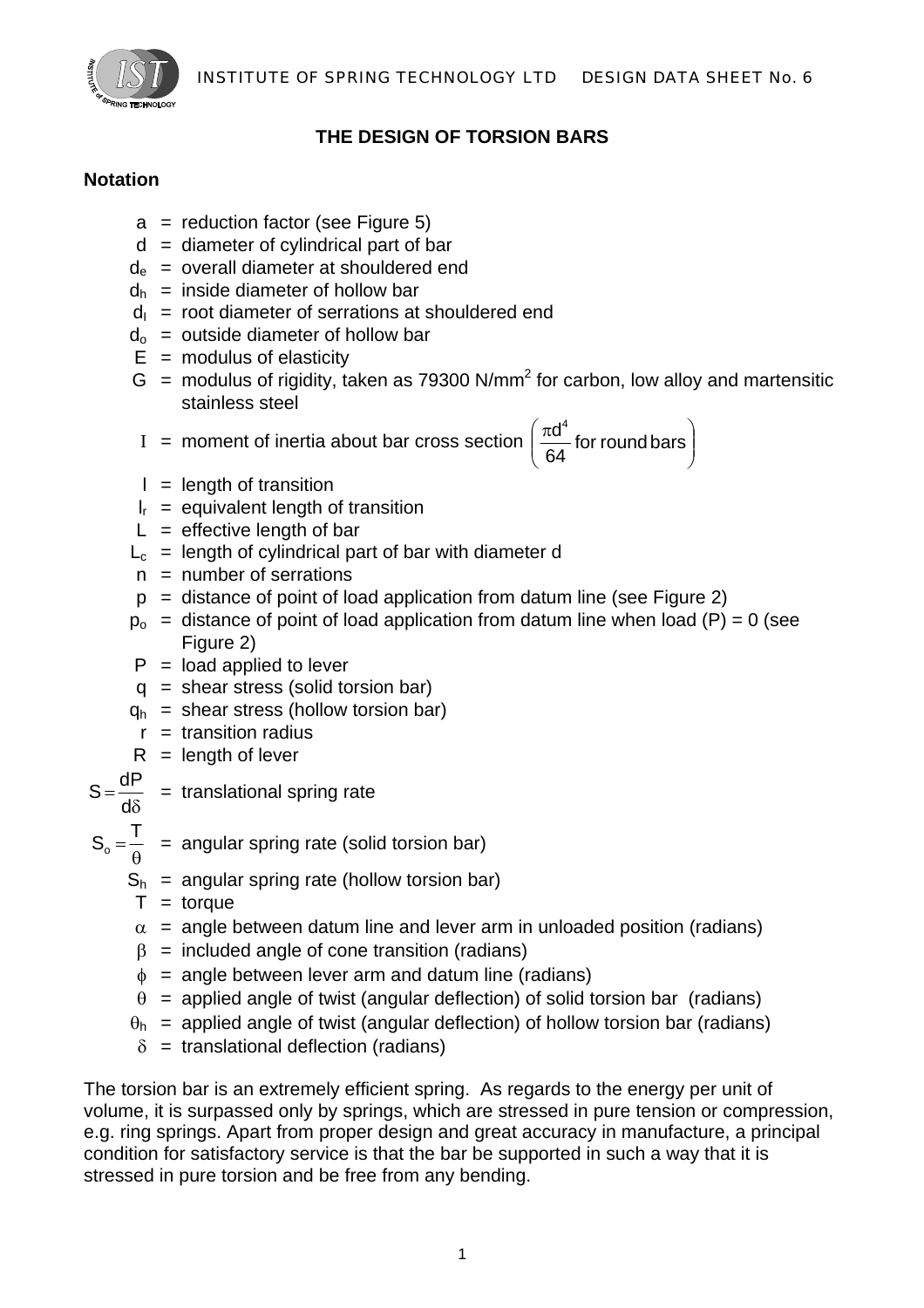



Figure 1

# **Design Calculations**

*(a) The Bar (see Figure 1)* 

If a cylindrical torsion bar of diameter d and effective length L, manufactured from a material with modulus of rigidity G is subjected to a torque T, the resulting twist is given by

$$
\theta = \frac{32TL}{\pi d^4 G}
$$
\n(1)

the corresponding surface shear stress by

$$
q = \frac{16T}{\pi d^3} \tag{2}
$$

and the angular spring rate by

$$
S_o = \frac{T}{\theta} = \frac{\pi d^4 G}{32L}
$$
 (3)

*(b) The Bar and Lever (see Figure 2)* 

For many purposes, e.g. for vehicle suspension, it is necessary to translate the twist of the bar into a linear displacement (translational deflection). This is usually done by attaching a lever to one end of the bar.

Although twist and stress are proportional to the torque and  $S<sub>o</sub>$  is a constant, the torque, the translational deflection  $\delta$ , and the stress do not depend on the load P alone but also on the position of the lever, relative to the datum line AA which is perpendicular to the direction of P and through the centre of the torsion bar. The translational spring rate S is not constant.

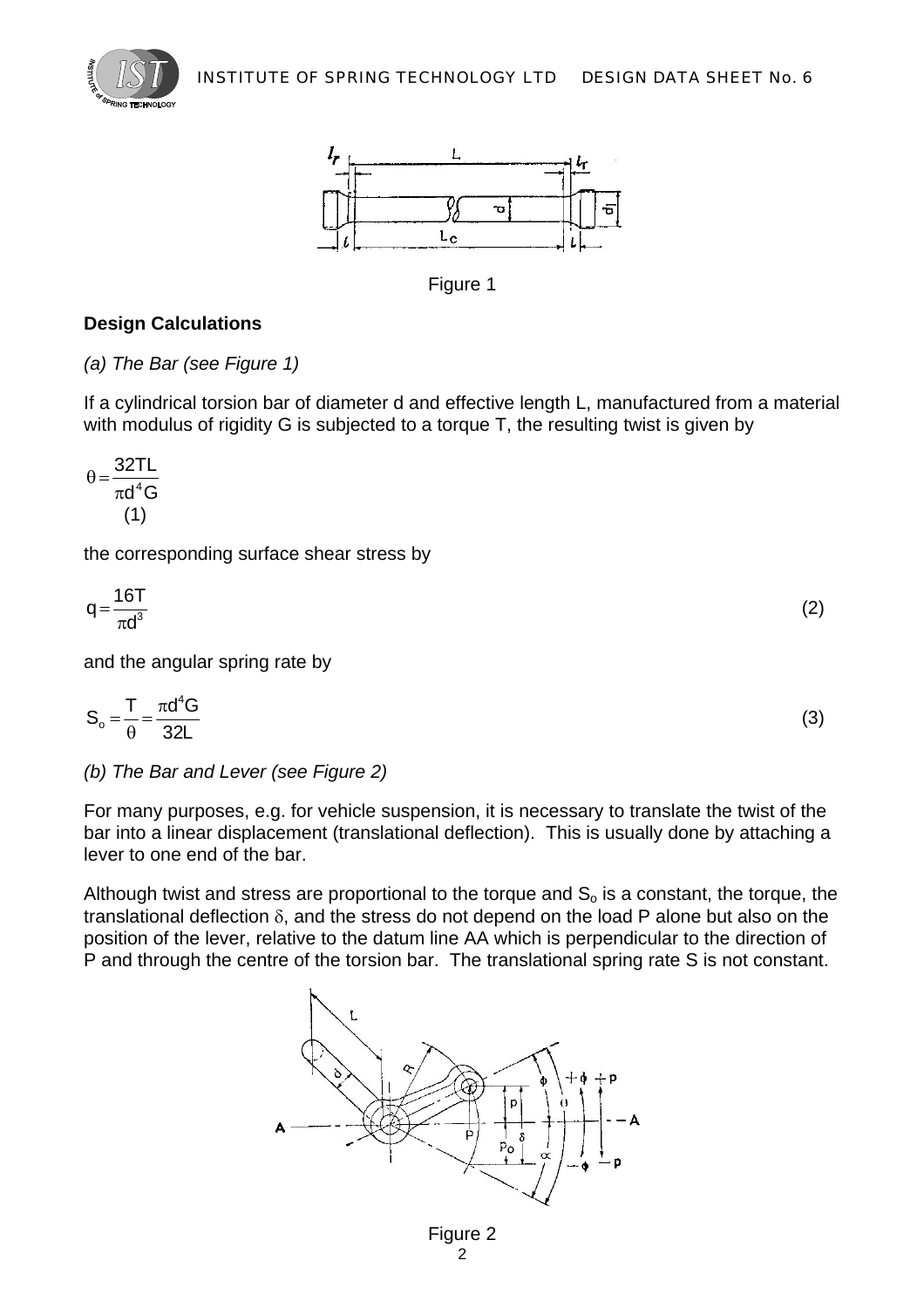

The position of the lever is given by  $p = R \sin \phi$  (4)

where p denotes the perpendicular distance from the effective end of the lever to the datum line AA and φ the angle between the lever axis and AA.

The combined bar-lever can be designed by means of the formulae:

$$
P = \frac{T}{R \cos \phi} = \frac{S_o}{R \cos \phi} \theta = \frac{S_o}{R} \frac{(\alpha + \phi)}{\cos \phi}
$$
(5)

$$
S = \frac{dP}{d\delta} = \frac{dP}{dp} = \frac{S_o \left[ 1 + (\alpha + \phi) \tan \phi \right]}{R^2 \cos^2 \phi}
$$
(6)

From (5) and (6) 
$$
\alpha = \frac{1}{\frac{\text{SR}}{\text{P}}\cos\phi - \tan\phi} - \phi
$$
 (7)

$$
\delta = p_o + p = R \left( \sin \alpha + \sin \phi \right) \tag{8}
$$

$$
q = \frac{16}{\pi d^3} S_o \theta = 5.09 \frac{S_o}{d^3} (\alpha + \phi)
$$
\n(9)

# **Design of Bar Ends**

As the ends of the bars have to be mounted, and as mounting involves additional stresses, the ends have to be made of larger diameter than the diameter of the rod proper (see Figure 1) either by machining from bar stock of larger size than the finished ends or (preferably) by upsetting.

# *(a) Serrated Ends*

This is the most commonly used end connection for a torsion bar since it permits a smaller end diameter than any other system. Experience has shown that the root diameter of the serration's must always be greater than 1.15 d and preferably greater than 1.25 d when high working stress (q) is required, and that the length of the serration's should be equal to 0.4 d. The design of serration's is described in B.S. 2059 "Straight-sided splines and serration's". Formation of serration's may be carried out before or after heat treatment, depending on manufacturing procedure.

The hardness of the housing should be within the range 300-350 HV and the length of the serration's in it must be greater than those on the bar.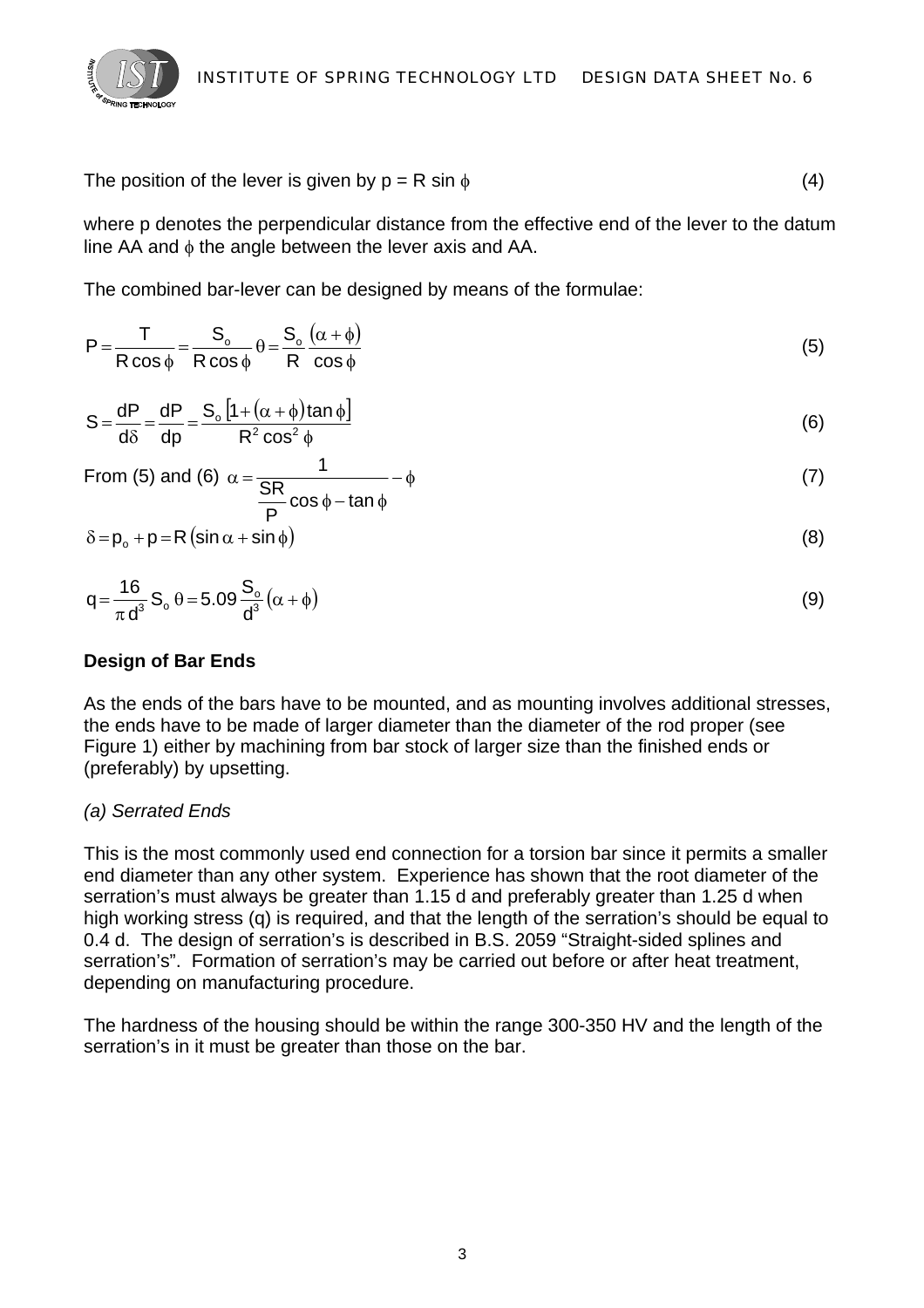



**Figure 3 Typical Coned Transition Zone** 

# *(b) Hexagonal Ends*

These ends can be manufactured without machining. The usual manufacturing procedure uses centreless ground bar which is cut to length, the ends are then upset into the hexagon shape and the sides of the hexagon finished with a coining operation to improve their flatness. For long life at high working stress (q) the distance across flats should be at least 1.4 d under less critical conditions a minimum value of 1.2 d may be used. A length of hexagon end of 0.7 d has been found to be satisfactory. The hardness of the housing should be within the range 270-300 HV.



**Figure 4 Typical Radiused Transition Zone** 

# **Transition between Bar and Shoulder**

To avoid stress concentrations, the diameter must increase very gradually over the length (l) of transition from the cylindrical part of the bar to the shoulder. The increase may be obtained either by a slender cone (Figure 3 where  $\beta = 30^{\circ}$ ) or by a large radius (Figure 4) cones of 30° included angle and radii of 3.0 d being commonly used. The length (l) is dependent on the diameter (d) of the bar and the overall diameter of the serrated end  $(d_e)$ .

*(a) Coned transition with included angle* β

$$
I=\frac{1}{2}\cot\frac{\beta}{2}(d_e-d)
$$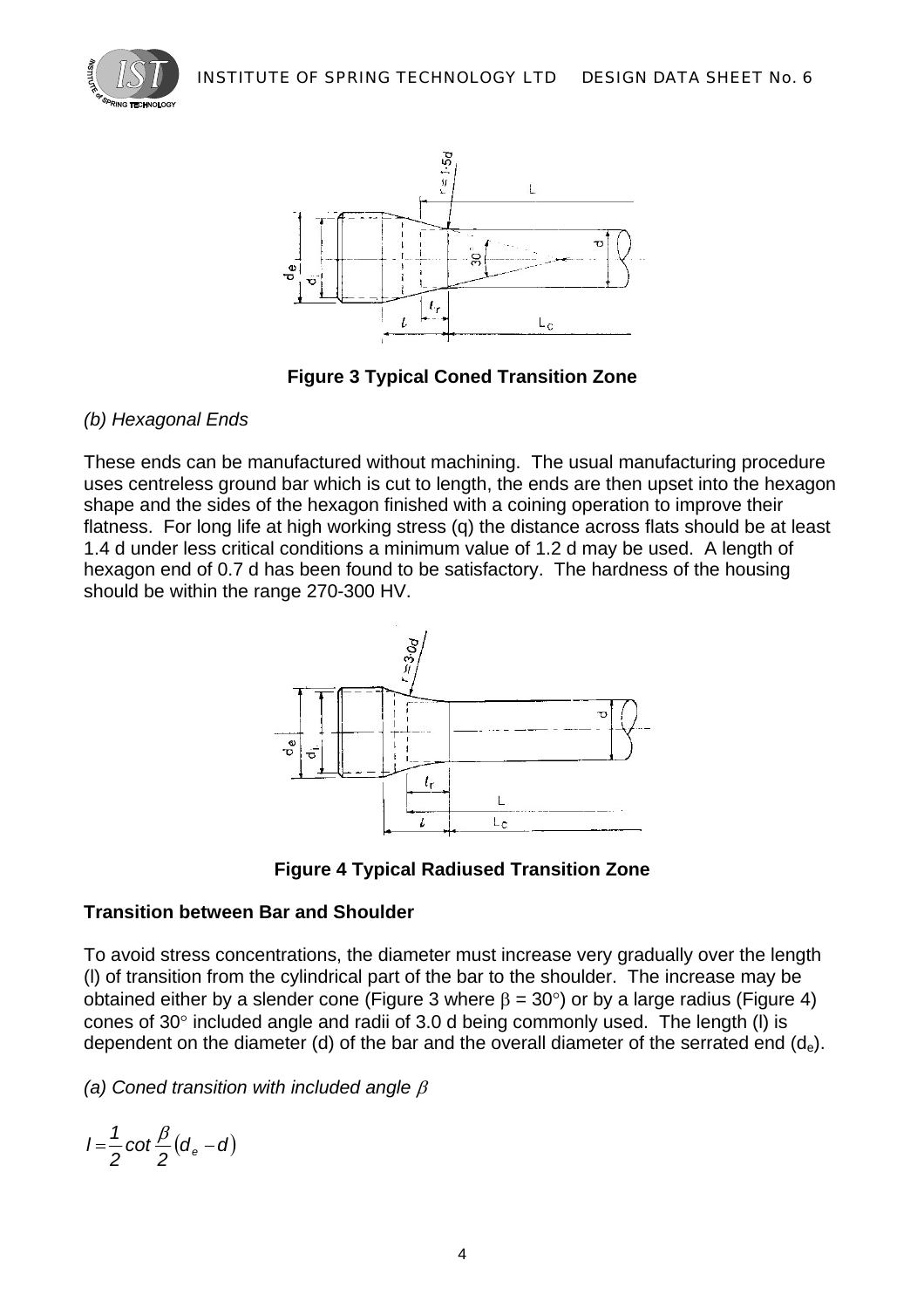

*(b) Transition of radius r* 

$$
I\!=\!\left(d_{\text{e}}-d\right)\!\sqrt{\frac{r}{d_{\text{e}}-d}\!-\!0.25}
$$

in the case of hexagonal ends,  $d_e$  should be taken as the width across the flats.

As the transition zone contributes to the twist to a lesser degree than a zone of equal length and of diameter d, it is convenient to reduce I to an equivalent length  $I_r$  of diameter d. Then the effective length of the bar is given by  $L = L_c + 2l_r = L_c + 2al$  where for a coned transition, the reduction factor

$$
a\!=\!\frac{1}{3}\!\!\left[\left(\frac{d}{d_{\text{e}}}\right)\!+\!\left(\frac{d}{d_{\text{e}}}\right)^{\!2}\!+\!\left(\frac{d}{d_{\text{e}}}\right)^{\!3}\right]
$$

and for a radius transition

$$
a \approx \frac{1}{48} \left(\frac{d}{d_e}\right)^3 \left[8 + 10\left(\frac{d_e}{d}\right) + 15\left(\frac{d_e}{d}\right)^2 + \frac{15\left(\frac{d_e}{d}\right)^3 \tan^{-1} \sqrt{\frac{d_e}{d} - 1}}{\sqrt{\frac{d_e}{d} - 1}}\right]
$$

The reduction factor for both types of transition can be taken from the graph in Figure 5 where it is plotted against  $d_e/d$ . For hexagonal ends,  $d_e$  has to be replaced by the distance across the flats.

#### **Hollow Torsion Bars**

There are certain advantages in using a tubular bar instead of one, which is solid. The material near the axis of a solid torsion bar carries very little load and can therefore be discarded with a considerable saving in weight. Furthermore, when a space is limited the conventional solid bar can be replaced by a bar inside a tube, the two being clamped together at one end. The torque is then applied to the free end of the bar (or tube) whilst the remaining free end is clamped. In this arrangement the two loading points of the bar are brought close together and this can sometimes be a further advantage.

# *Formulae*

For a hollow bar, equations 1, 2 and 3 become:

$$
\theta_{h} = \frac{32TL}{\pi (d_{o}^{4} - d_{h}^{4})G} \; ; \; q_{h} = \frac{16Td_{o}}{\pi (d_{o}^{4} - d_{h}^{4})}
$$

$$
S_{h} = \frac{T}{\theta_{h}} = \frac{\pi (d_{o}^{4} - d_{h}^{4})G}{32L}
$$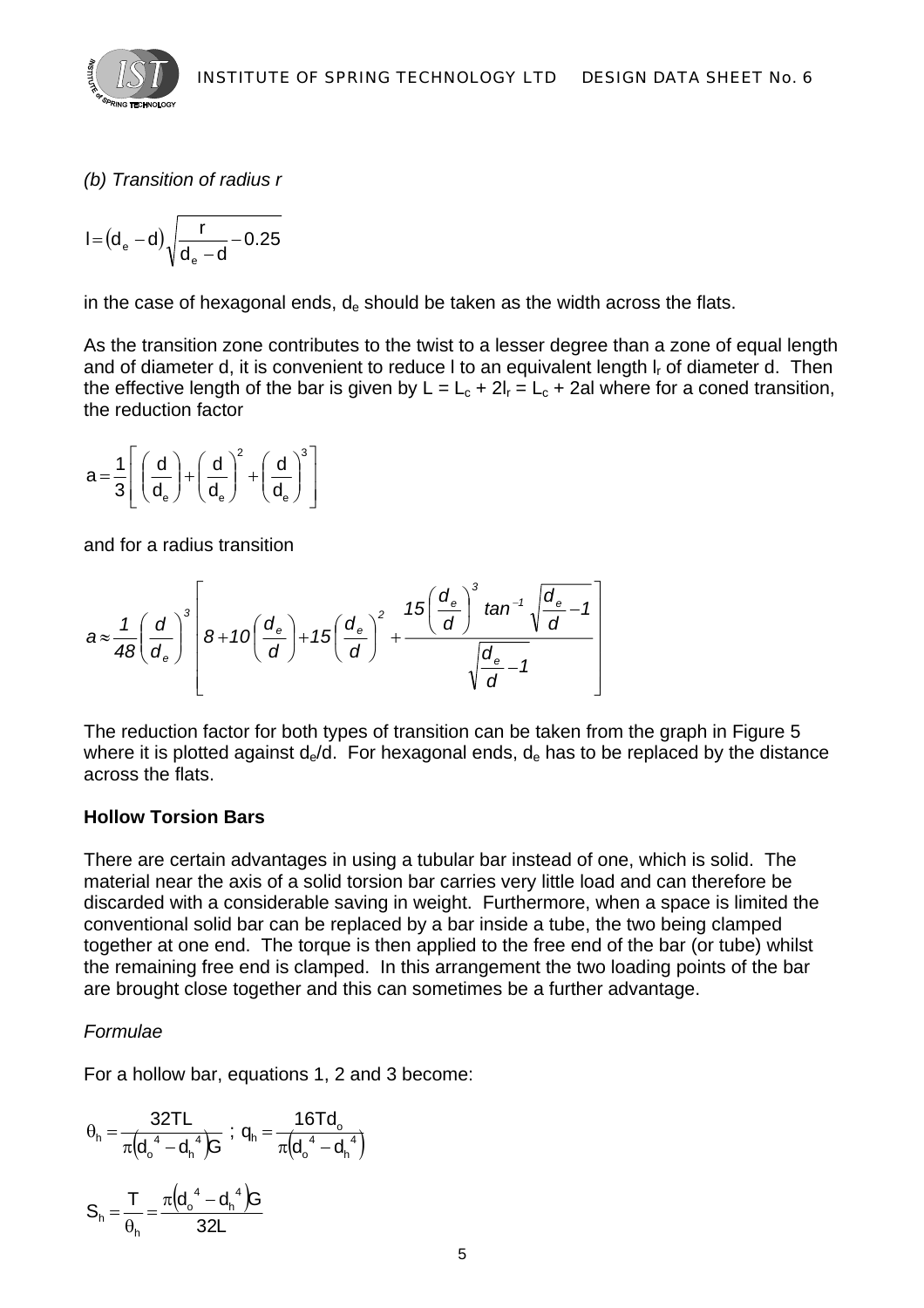

Equations 5, 6, 7 and 8 remain unchanged except that  $S_h$  and  $\theta_h$  must replace  $S_o$  and  $\theta$  but equation 9 becomes

$$
\boldsymbol{q}_h = \frac{16 \boldsymbol{S}_h \boldsymbol{\theta}_h \boldsymbol{d}_o}{\pi \Big(\boldsymbol{d}_o^{-4} - \boldsymbol{d}_h^{-4}\Big)}
$$

where  $d_0$  = outside diameter of tube and  $d_h$  = inside diameter of tube

# **Weight Saving**

If W and  $W_h$  are the weight per unit length of solid and hollow bars respectively having the same outside diameter  $d_0$ , then

$$
\frac{W_h}{W}\!=\!1\!-\!\left(\frac{d_h}{d_o}\right)^{\!2}
$$

If the surface shear stresses are q and  $q_h$ , and  $\theta$  and  $\theta_h$  the angles of twist respectively, then for the same outside diameter  $d_0$  and torque  $T$ 

$$
\frac{q}{q_h} = \frac{\theta}{\theta_h} = 1 - \left(\frac{d_h}{d_o}\right)^4
$$

In Figure 6  $\left(\frac{\mathbf{v_{h}}}{\mathbf{w}}\right)$  and  $\left(\frac{\mathbf{u_{h}}}{\mathbf{a}}\right)$  are plotted against  $\left(\frac{\mathbf{u_{h}}}{\mathbf{d}}\right)$ ⎠ ⎞  $\parallel$ ⎝  $\big($  $\sqrt{ }$ ⎠ ⎞  $\overline{\phantom{a}}$ ⎝  $\vert$ and $\vert$ ⎠  $\left(\frac{W_h}{W}\right)$ ⎝  $\sqrt{2}$ o  $^{\text{h}}$  | and |  $^{\text{th}}$  | are plotted against |  $^{\text{th}}$ d are plotted against  $\left(\frac{d}{d}\right)$ q and $\left(\frac{\mathsf{q}}{}$ W  $\left(\frac{W_h}{W_h}\right)$ and $\left(\frac{q_h}{W}\right)$ are plotted against $\left(\frac{d_h}{W}\right)$  and it may be seen that the weight is

reduced much more quickly than the stress increases so that for a weight reduction of 25% the stress is only increased by slightly over 5%.

# **Buckling**

A very long bar subjected to pure torsion will become laterally unstable and buckle when the torque exceeds a certain critical value in the same way as a long strut under pure compression. This value depends on the modulus of elasticity, the moment of inertia and the bar length. The bar is stable if:

$$
T \leq \frac{2\pi\,EI}{L}
$$

# **Manufacturing Specification**

# *Prestressing*

This process raises the permissible maximum operating stress by plastically deforming the bar in the direction of the load. It can only be applied to bars subject to loads, which are always in the same direction and the direction of loading should be marked on the end face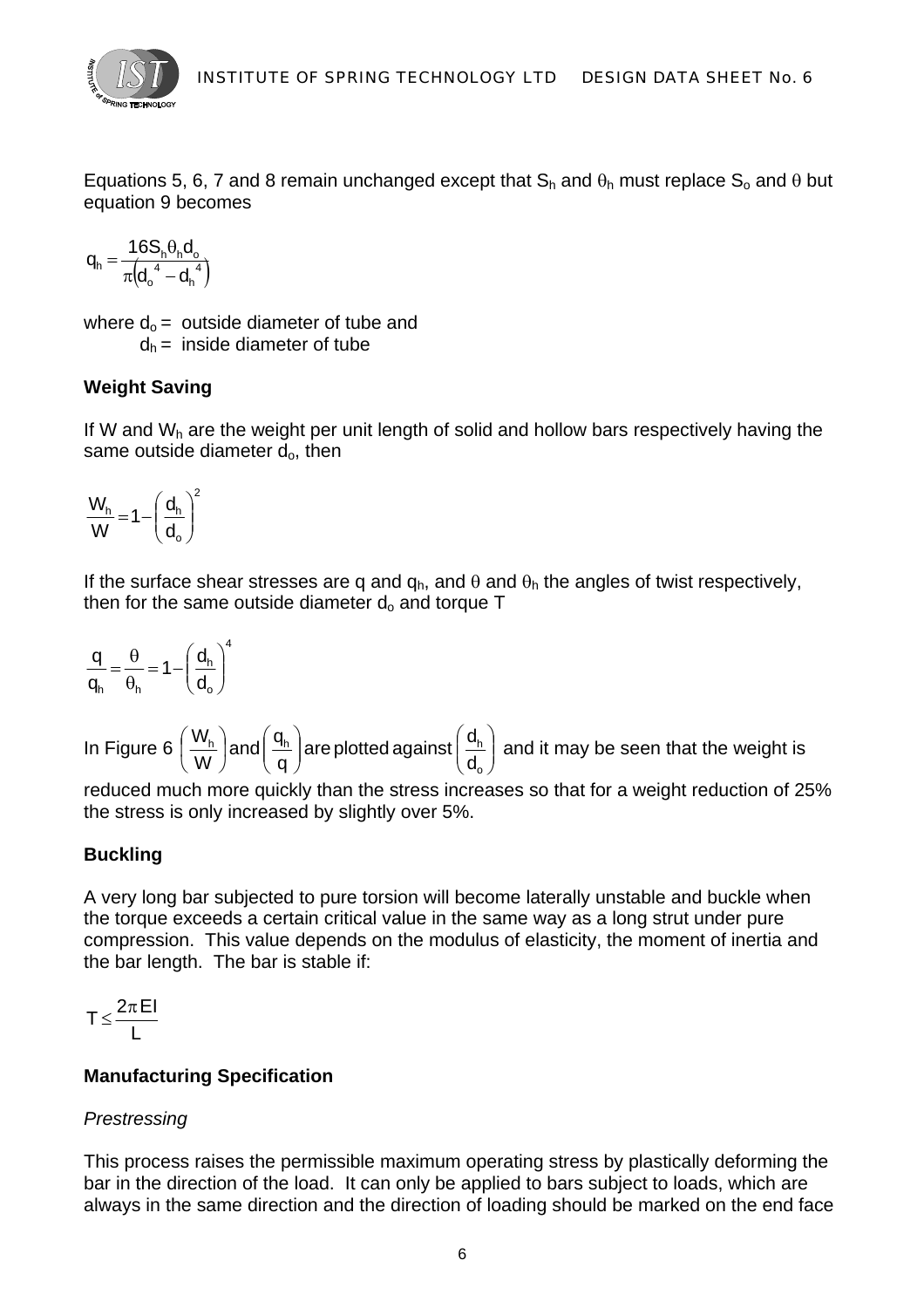of prestressed torsion bars. If the bars are used for vehicle suspensions where right-hand and left-hand side springs are stressed in opposite directions, it is advisable to make them non-interchangeable by appropriate design of end fittings. In the case of serrated ends, this can easily be done by making one matched pair with a tooth removed from the external serrations and omitting a space in the internal one.

Prestressing should result in a permanent set (angle of twist) of 0.01 L/d to 0.016 L/d radians which will be obtained by applying a twist of about 0.44 L/d radians and allowing springback to take place. The bar should be strained to the same position at least three times.

After prestressing, the bar may show a rate, which is somewhat lower than expected; it is due to a slight decrease in the shear modulus due to the cold work that has taken place. A value of  $G = 74470$  N/mm<sup>2</sup> has been found to be applicable for carbon and low alloy steels after prestressing.

#### *Shot Peening*

For optimum fatigue properties shot peening of the bar (before or after prestressing) to a minimum Almen 'A' arc rise of 0.46mm is recommended. Conditioned cut wire shot or cast steel shot in the size range 0.76mm to 1.0mm is commonly used, but because of the necessity of peening the root radii of the serrations on the torsion bar it is important to ensure that a reasonable proportion of the shot has a diameter, which is less than half the root radii. No advantage is to be gained by shot peening bars, which are not subject to cyclic loading.

#### *Material*

The most commonly used material for highly stressed torsion bars in BS 970 Part 2, 251A58 silicon-manganese steel because of its superior hardenability over carbon steel. An alternative material is BS 970 Part 2, 735A51 chromium-vanadium steel. In either case the hardness of the finished bar should be 450-500 HV. Care must be taken in the manufacture and heat treatment to ensure freedom from decarburisation and other surface defects, which reduce the fatigue life of the bar. Inspection by magnetic crack detection is therefore usually specified.

Protection from corrosion is very important and should be provided immediately for torsion bars, which have been shot peened. Under a normal atmospheric environment, protection by special paints is generally considered adequate.

#### **Design Example**

The following parameters of a torsion bar are given:

| effective length of lever                             | $R = 381$ mm         |
|-------------------------------------------------------|----------------------|
| static load                                           | $P_1 = 11121N$       |
| translational spring rate at static load              | $S_1 = 87.6$ N/mm    |
| position of lever at static load                      | $p_1 = -127$ mm      |
| dynamic ride deflection                               | $p_2 - p_1 = 229$ mm |
| modulus of rigidity of material (after pre-stressing) | $G = 74470N/mm^2$    |
|                                                       |                      |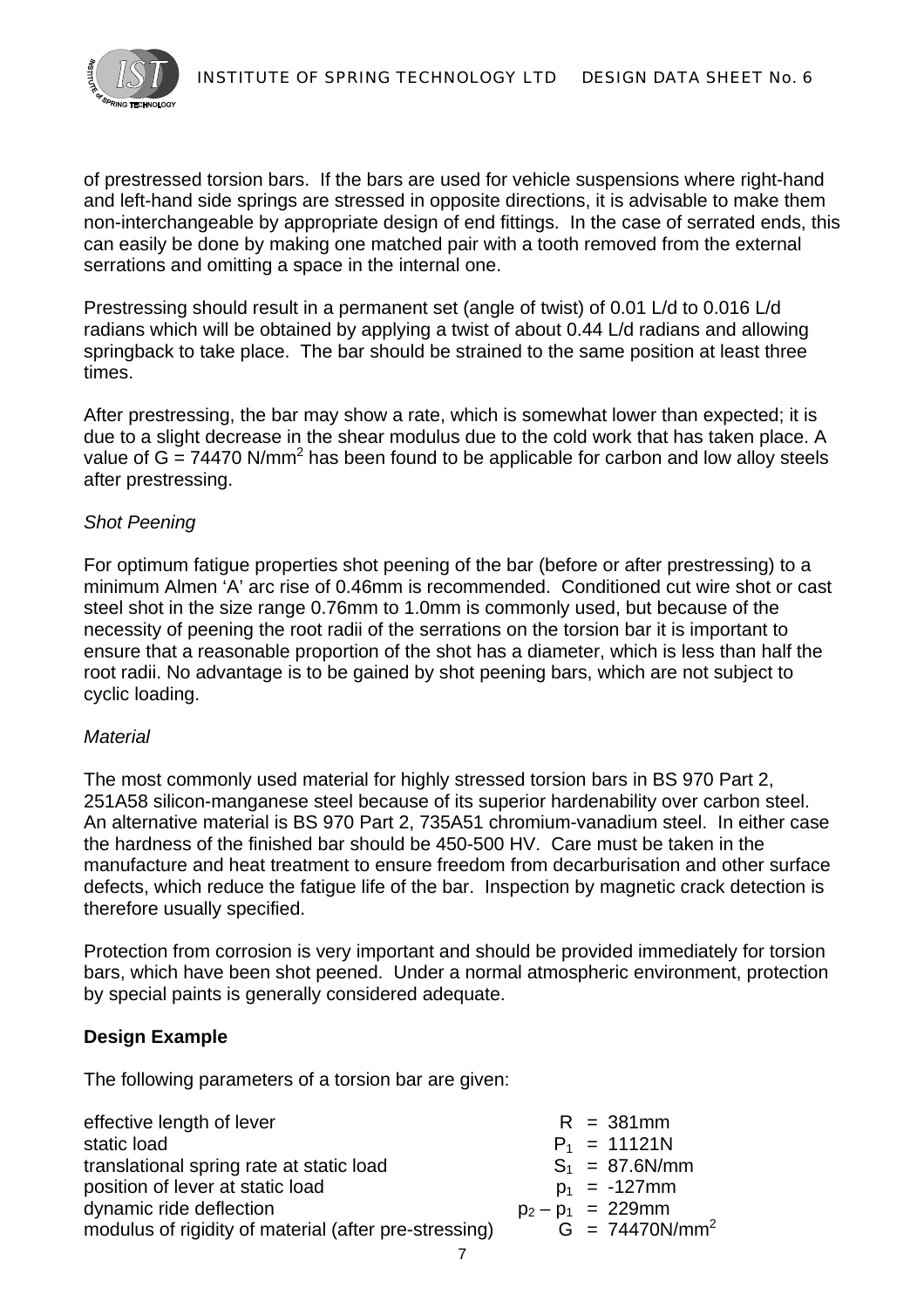

(a) To find lever arm angle  $\phi_2$  at full bump. At static load position from (4)

$$
\sin \phi_1 = \frac{p_1}{R} = \frac{-127}{381} = -0.333 \text{ static lever angle } \phi_1 = -0.340 \text{ radian.}
$$

From (7) the angular deflection from free position to the datum line is:

$$
\alpha = \frac{1}{\frac{S_{1}R}{P_{1}}\cos\phi_{1} - \tan\phi_{1}} - \phi_{1} = \frac{1}{\left(\frac{87.6 \times 381 \times 0.943}{11121}\right) - (-0.354)} - (-0.340) = 0.654 \text{ radian.}
$$

the lever arm angle at full bump, from (4) is given by:

$$
\phi_2 = \sin^{-1} \frac{p^2}{R} = \sin^{-1} \left( \frac{-127 + 229}{381} \right) = 0.270 \text{ radian.}
$$

(b) To find the total angle of twist  $\theta$  $\theta = \alpha + \phi_2 = 0.654 + 0.270 = 0.924$  radian.

(c) To find the maximum torque  $T_2$  from (5)  $\frac{1}{(\alpha + \phi_1)} = \frac{11121 \times 661 \times 6616}{0.314} = 12724797$  Nmm / radian.  $S_0 = \frac{P_1 R \cos \phi_1}{(1.1121 \times 381 \times 0.9431)}$ 1  $\frac{1}{\alpha}$  =  $\frac{1}{(\alpha + \phi_1)}$  =  $\frac{1121 \times 661 \times 661 \times 661}{0.314}$  =  $=\frac{P_1 \text{R} \cos \phi}{(1+\phi)^2}$ 

Since S<sub>o</sub> is constant, the maximum torque  $T_2 = S_0\theta = 12724797 \times 0.924 = 11757712Nmm$ .

(d) To find the bar diameter d from (2) 
$$
d = \sqrt[3]{\frac{16T_z}{\pi q_z}} = \sqrt[3]{\frac{16 \times 11757712}{\pi \times 830}} = 41.6
$$
mm.

(e) To find the effective length of bar L from (3) 
$$
L = \frac{\pi d^4 G}{32 S_o} = \frac{\pi \times 41.6^4 \times 74470}{32 \times 12724797} = 1721
$$
mm.